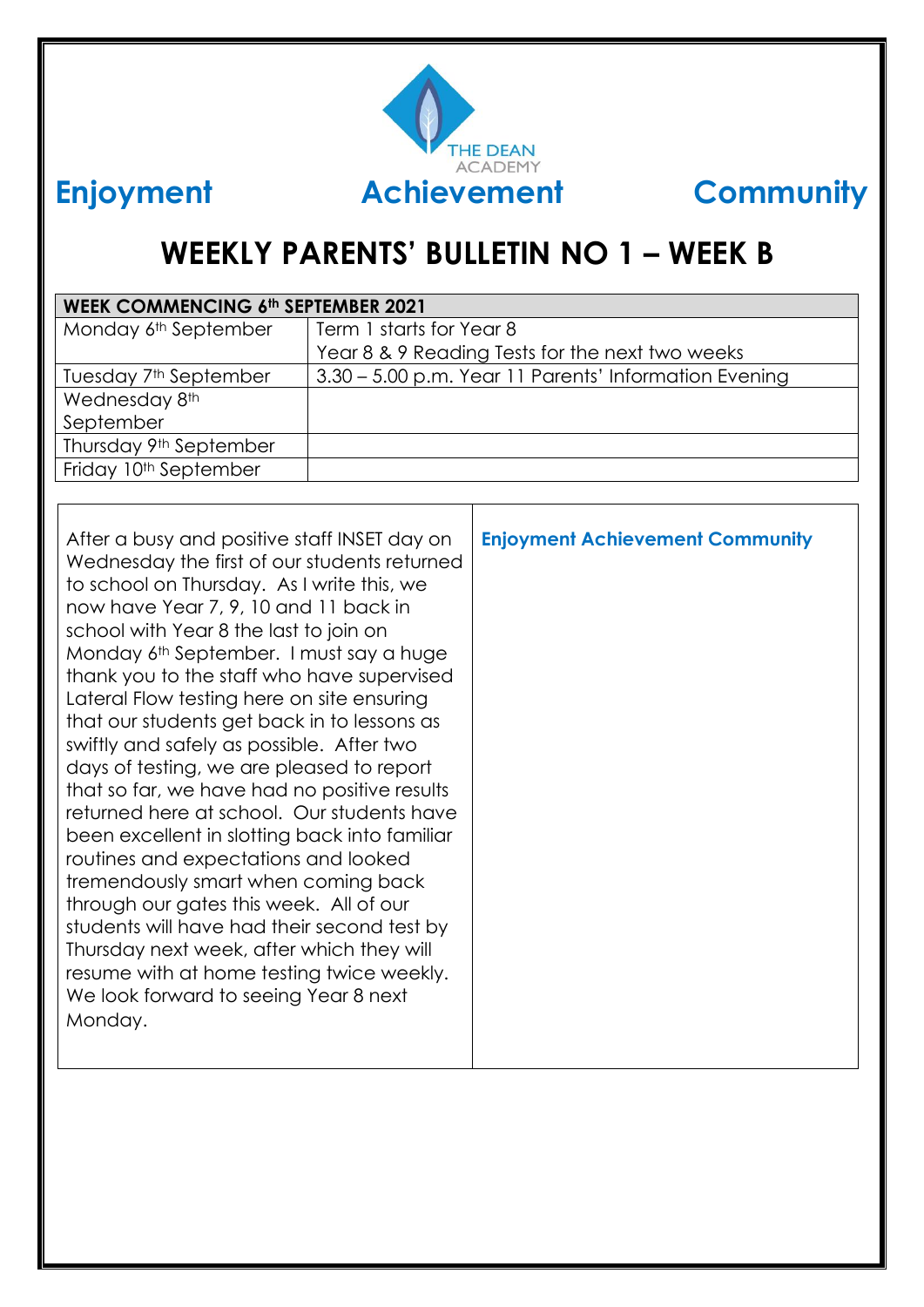

Please note that Thursday 16<sup>th</sup> September we will have our Open Evening. This is a great opportunity for future parents, as well as current parents, to see the school and meet with some of our students and staff. We will also shortly be taking bookings onto our school tours which will run on Wednesday 15<sup>th</sup> and Thursday 16<sup>th</sup> September. Please look out for more details about these events in the coming days. Also a reminder that Friday 17th September is an inset day therefore no students will be in school.

A reminder to follow us on social media to keep up to date with the exciting and interesting things happening at our school.

| @thedeanacademyofficial |          |
|-------------------------|----------|
| @thedeanacademyofficial | <b>C</b> |
| @TheDeanAcademy         | М        |

## **BREAKFAST CLUB**

The ladies in our Catering Department run a Breakfast Club from 8.15 – 8.45 a.m. every day of the week and it is open to all students. Please speak to Mrs Harris in the restaurant to see what food is available.

# **ACCELERATED READER**



Please see this link for the letter which is going out to KS3 students today regarding Accelerated Reader - [https://thedeanacademy.org/wp-content/uploads/2021/09/AR-KS3-2021-](https://thedeanacademy.org/wp-content/uploads/2021/09/AR-KS3-2021-Letter.pdf) [Letter.pdf](https://thedeanacademy.org/wp-content/uploads/2021/09/AR-KS3-2021-Letter.pdf)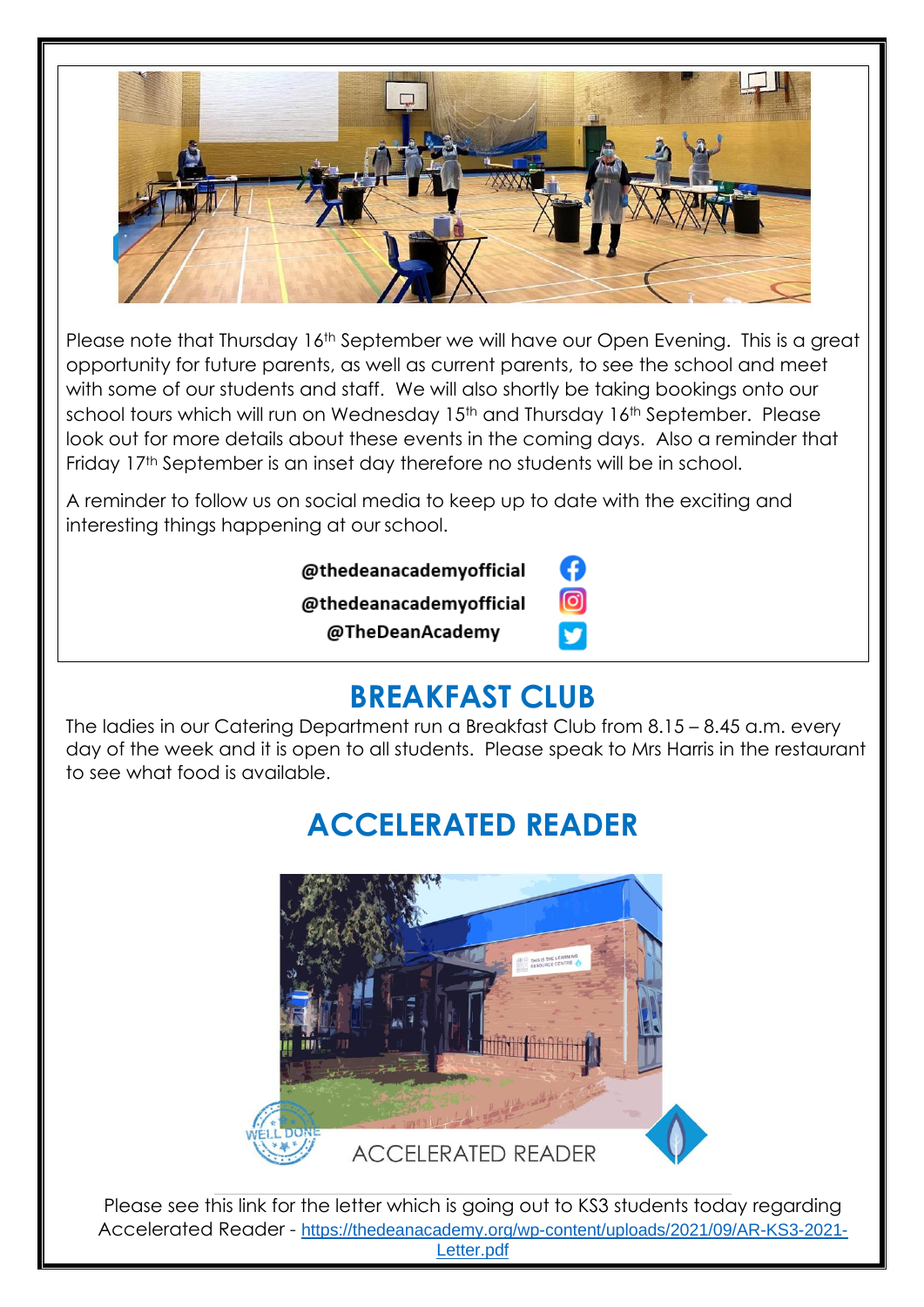#### **SUBMARINER VIRTUAL EVENT**

Please see our website for further information [https://thedeanacademy.org/wp](https://thedeanacademy.org/wp-content/uploads/2021/09/P6025-REVS-Submariner-flyer-A5-01JK.pdf)[content/uploads/2021/09/P6025-REVS-Submariner-flyer-A5-01JK.pdf](https://thedeanacademy.org/wp-content/uploads/2021/09/P6025-REVS-Submariner-flyer-A5-01JK.pdf)

## **PERFORMANCE CLUBS**

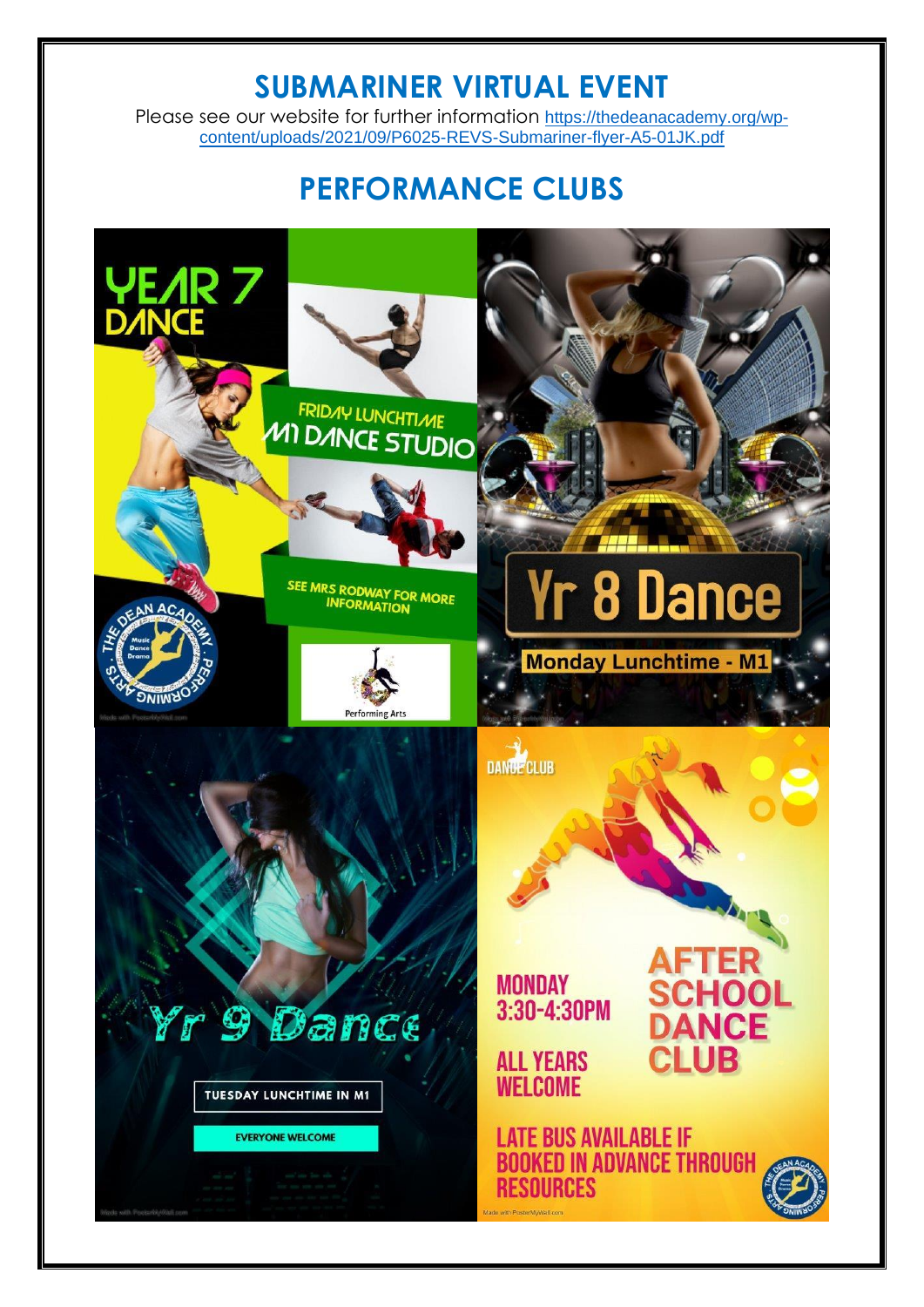## **YEAR 10 SUMMER SCHOOL**

A few photos from Year 10 Summer School